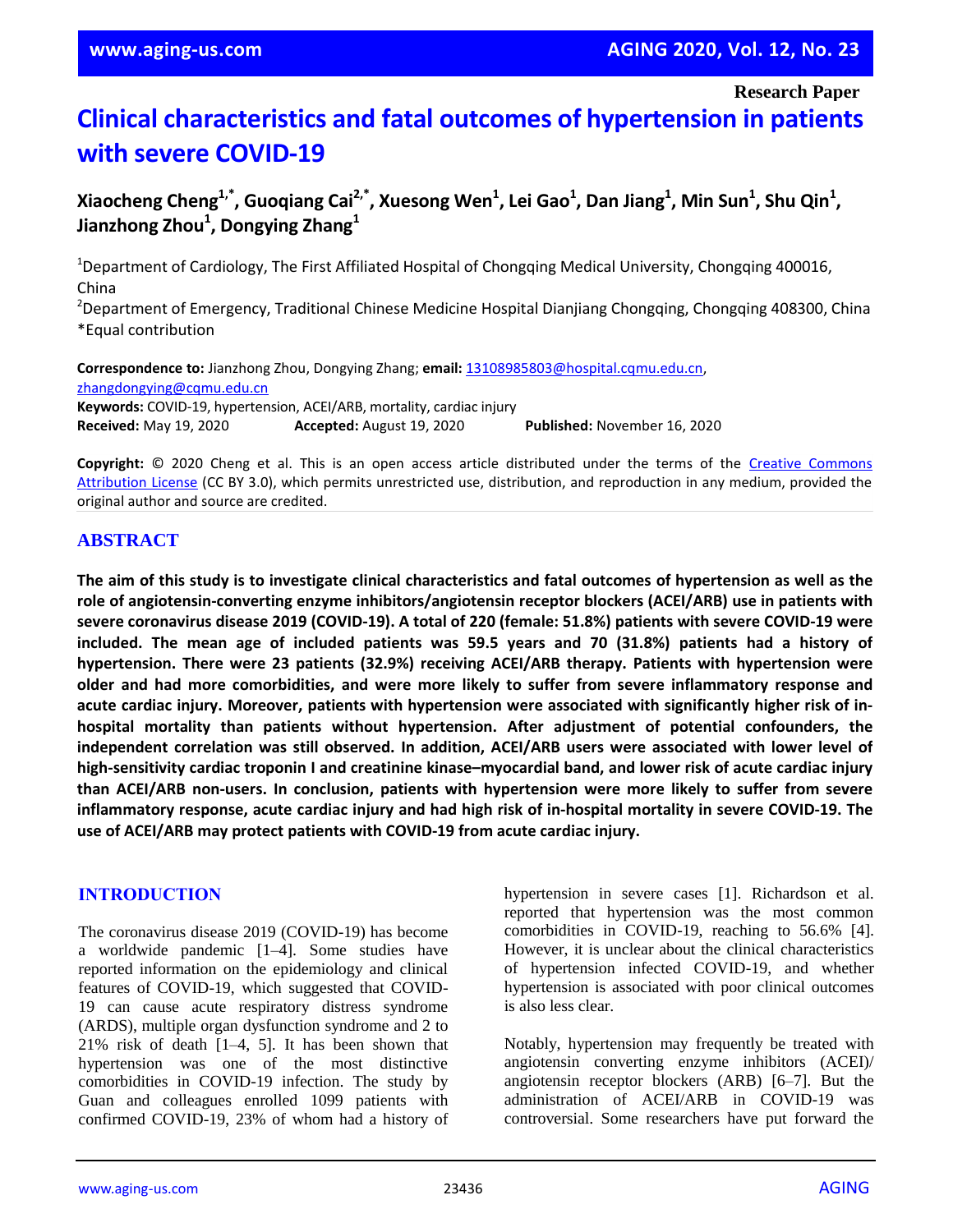hypothesis that ACEI/ARB might become a potential risk factor for fatal COVID-19 by up-regulating the expression of angiotensin-converting enzyme 2 (ACE2) [8–9]. In view of the overwhelming evidence of mortality reduction in cardiovascular disease, however, some investigators suggested that ACEI/ARB therapy should be maintained or initiated in patients with hypertension according to current guidelines [10].

Up to date, there are limited clinical studies evaluating the safety of ACEI/ARB in the treatment of COVID-19 with hypertension. The purpose of this study was to investigate clinical characteristics and outcomes of hypertension as well as the role of ACEI/ARB in severe COVID-19.

## **RESULTS**

#### **Baseline characteristics and laboratory findings**

The study initially enrolled 237 (51.8% female) consecutive patients with severe COVID-19. We excluded 14 discharged patients and 3 patients who died because of incomplete data, leaving 220 patients for final analysis. The median age of included patients was 59.5 years (range 24 to 94 years). Sixty-two (31.8%) patients coexisted with hypertension. Patients with severe COVID-19 with hypertension were more likely to be older (median [IQR], 68.5 [60.8-77.0] vs 54.5 [41.0-65.3] years;  $P < 0.001$ ) and to have previous coronary artery disease (16 of 70 [22.9%] vs 6 of 150 [4.0%];  $P < 0.001$ ), and were more likely to be exhibit dyspnea (38 of 70 [54.3%] vs 56 of 150 [37.3%]; P < 0.001) and have a higher systolic blood pressure (median [IQR], 130 [122-144] vs 121 [115-131] mmHg;  $P = 0.001$ ) at admission (Table 1). There was no significant discrepancies in other signs and symptoms between the two groups.

In terms of laboratory findings, patients with hypertension compared with patients without hypertension showed higher median creatinine kinase– myocardial band (CK-MB, median [IQR], 2.04 [1.02- 3.61] ng/mL vs 0.95 [0.60-2.12] ng/mL), highsensitivity cardiac troponin I (hs-cTnI, median [IQR], 17  $[0-71]$  pg/ml vs <6 pg/ml), N-terminal pro-B-type natriuretic peptide (median [IQR], 537.8 [172.6-1340.5] pg/mL vs 120.2 [36.7-391.9] pg/mL), white blood cell count (median [IQR], 6260 [4400-8200] cells/μL vs 5170 [3950-6700] cells/μL), and levels of D-dimer (median [IQR], 1.83 [0.56-8.90] mg/L vs 0.61 [0.36- 1.98] mg/L), creatinine (median [IQR], 69 [51-84] μmol/L vs 59 [49-72] μmol/L) and lower estimated glomerular filtration rate (eGFR) (median [IQR], 89.3 [58.3-99.1] μmol/L vs 103.9 [91.5-118.0] μmol/L) at admission (Supplementary Table 1).

#### **Treatment and clinical outcomes**

In this cohort, patients with hypertension vs those without hypertension had a similar durations from symptom onset to admission (median [IQR], 11 [8–15] days vs 10 [7-13] days;  $P = 0.102$ ). Compared with those without hypertension, patients with hypertension required more noninvasive ventilation (23 [32.9%] vs 25  $[16.7\%]$ ; P = 0.007) and invasive mechanical ventilation (13 [18.6%] vs 13 [8.7%];  $P = 0.03$ ). The use of antiviral treatment (63 [90.0%] vs 142 [94.7%]), antibiotic treatment (50 [71.4%] vs 117 [78.0%]), glucocorticoids (32 [43.7%] vs 64 [42.7%]), and intravenous immunoglobulin treatment (32 [51.6%] vs 55 [48.2%]) were similar between patients with hypertension and without hypertension (Table 2). Acute cardiac injury  $(22 \, [31.4\%] \text{ vs } 10 \, [6.7\%]; \, P < 0.001)$ , ARDS (18 [25.7%] vs 13 [8.7%]; P < 0.001) and acute kidney injury (12 [17.1%] vs 7 [4.7%];  $P < 0.001$ ) were more common among patients with hypertension than those without hypertension (Table 2).

## **Hypertension and in-hospital mortality**

There were 39 (17.7%) patients died during hospitalization. The risk of in-hospital mortality was higher among patients with vs without hypertension (26 [37.1%] vs 13 [8.7%]; HR: 5.01; 95%CI: 2.57-9.76, P < 0.001) (Figure 1). To detect potential confounders of inhospital mortality, we conducted univariate Cox proportional-hazards regression analysis. The results of univariate Cox proportional-hazards regression was shown in Supplementary Table 2. Then, multivariate Cox proportional-hazards regression analyzing was performed to evaluate the effect of baseline variables on mortality (Supplementary Table 3). After full adjusting for potential confounders in Model 1-5, the risk of inhospital mortality in patients with hypertension was still significantly higher than patients without hypertension (Figure 2).

#### **ACEI/ARB treatment in severe COVID-19 with hypertension**

Of the 70 patients with hypertension, 23 (32.9%) patients received ACEI/ARB (ACEI: 8, ARB: 15) treatment and 47 (67.7%) did not receive ACEI/ARB treatment. Eighteen of 21 patients taken ACEI/ARB before admission and continued during hospitalization, and 2 patients administrated ARB at admission. Most of patients (38 [80.9%]) taken calcium channel blockers in control group. As presented in Supplementary Table 4, there were no significant differences in age, sex, preexisting diseases, signs and symptoms, and blood pressure level between the with ACEI/ARB group and without ACEI/ARB group. However, patients with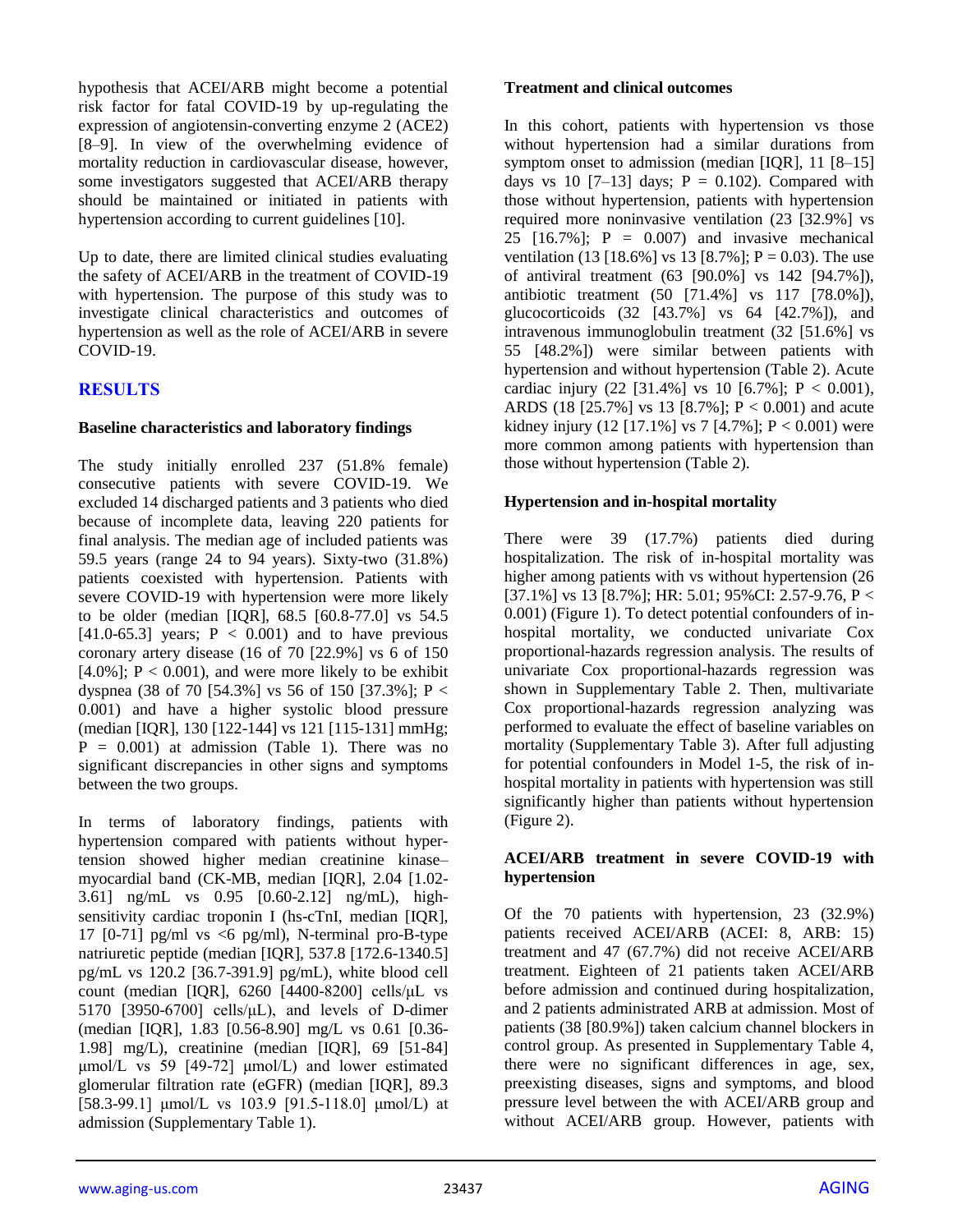| <b>Characteristics</b>      | All patients $(n = 220)$ | <b>Hypertension</b> $(n = 70)$ | Control $(n = 150)$ | P trend |
|-----------------------------|--------------------------|--------------------------------|---------------------|---------|
| Age, years                  | 59.5 (48.3-70.0)         | 68.5 (60.8-77.0)               | 54.5 (41.0-65.3)    | < 0.001 |
| < 60                        | 110(50)                  | 16(22.9)                       | 94(62.7)            |         |
| $\geq 60, \leq 75$          | 69 (31.4)                | 31(44.3)                       | 38(25.3)            |         |
| $\geq$ 75                   | 41 (18.6)                | 23(32.8)                       | 18(12.0)            |         |
| Sex                         |                          |                                |                     |         |
| Male                        | 106(48.2)                | 38 (54.3)                      | 68 (45.3)           | 0.132   |
| Female                      | 114(51.8)                | 32(45.7)                       | 82 (54.7)           |         |
| CAD                         | 22(10.0)                 | 16(22.9)                       | 6(4.0)              | < 0.001 |
| Diabetes mellitus           | 34(15.5)                 | 14(20.0)                       | 20(13.3)            | 0.203   |
| $\ensuremath{\mathrm{CVD}}$ | 8(4.5)                   | 4(6.5)                         | 4(3.5)              | 0.371   |
| <b>COPD</b>                 | 8(3.6)                   | 3(4.3)                         | 5(3.3)              | 0.770   |
| Malignancy                  | 4(1.8)                   | 2(2.9)                         | 2(1.3)              | 0.431   |
| Chronic liver disease       | 7(3.2)                   | 1(1.4)                         | 6(4.0)              | 0.312   |
| <b>Signs and symptoms</b>   |                          |                                |                     |         |
| Fever                       | 173 (78.6)               | 56(80.0)                       | 117 (78.0)          | 0.599   |
| Fatigue                     | 85 (38.6)                | 30(42.9)                       | 55 (36.7)           | 0.380   |
| Cough                       | 146 (66.4)               | 44 (62.9)                      | 102(68.0)           | 0.452   |
| Myalgia                     | 22(10.0)                 | 5(7.1)                         | 17(11.3)            | 0.335   |
| Dyspnea                     | 94 (42.7)                | 38 (54.3)                      | 56 (37.3)           | 0.018   |
| Pharyngalgia                | 158.5                    | 2(3.2)                         | 13(11.4)            | 0.064   |
| Diarrhea                    | 28 (12.7)                | 10(14.3)                       | 18(12.0)            | 0.636   |
| Nausea or vomiting          | 25(11.4)                 | 7(10.0)                        | 18(12.0)            | 0.688   |
| Headache                    | 11(5.0)                  | 3(4.3)                         | 8(5.3)              | 0.740   |
| Temperature, IQR            | $36.7(36.5-37.1)$        | 36.8 (36.5-37.6)               | 36.7 (36.5-37.0)    | 0.476   |
| HR, bpm, IQR                | 85 (78-95)               | 84 (77-94)                     | 86 (78-97)          | 0.568   |
| Respiratory rate, IQR       | $20(19-22)$              | $20(19-25)$                    | $20(19-21)$         | 0.344   |
| SBP (mmHg), IQR             | $125(115-135)$           | 130 (122-144)                  | $121(115-131)$      | 0.001   |
| DBP (mmHg), IQR             | 78 (70-82)               | 79 (70-88)                     | $77(70-81)$         | 0.080   |

|  | Table 1. Baseline characteristics of patients infected with severe COVID-19. |
|--|------------------------------------------------------------------------------|
|--|------------------------------------------------------------------------------|

ACE/ARB: Angiotensin-converting enzyme inhibitors/angiotensin receptor blockers, CAD: Coronary artery disease, CDOP: Chronic obstructive pulmonary disease, CVD: Cerebrovascular disease, DBP: Diastolic blood pressure, SBP: Systolic blood pressure, IQR: interquartile range, HR: Heart rate.

ACEI/ARB treatment compared with patients without ACEI/ARB treatment showed lower median hs-cTnI (median [IQR], 12 [0-54] pg/mL vs 21 [0-170] pg/mL) and CK-MB (median [IQR], 1.52 [0.81-2.40] ng/ml vs 2.31 [1.23-4.00)] ng/ml) (Supplementary Table 5).

As shown in Table 3, patients treated with ACEI/ARB vs those treated without ACEI/ARB had similar durations from symptom onset to admission (median [IQR], 11 [9-14] days vs 10 [7-15] days;  $P = 0.893$ ) and treatments (antiviral, antibiotics, glucocorticoid, immunoglobulin and noninvasive or invasive ventilation). Although there was no statistical difference, ACEI/ARB use was associated with a trend for reducing the risk of acute heart injury (4 [17.4%] vs 18 [38.3%];  $P = 0.078$ ). No significant differences were observed in the risk of ARDS (6 [26.1] vs 12 [25.5%]; P  $= 0.960$ ), acute kidney injury (2 [8.7%] vs 10 [21.3%];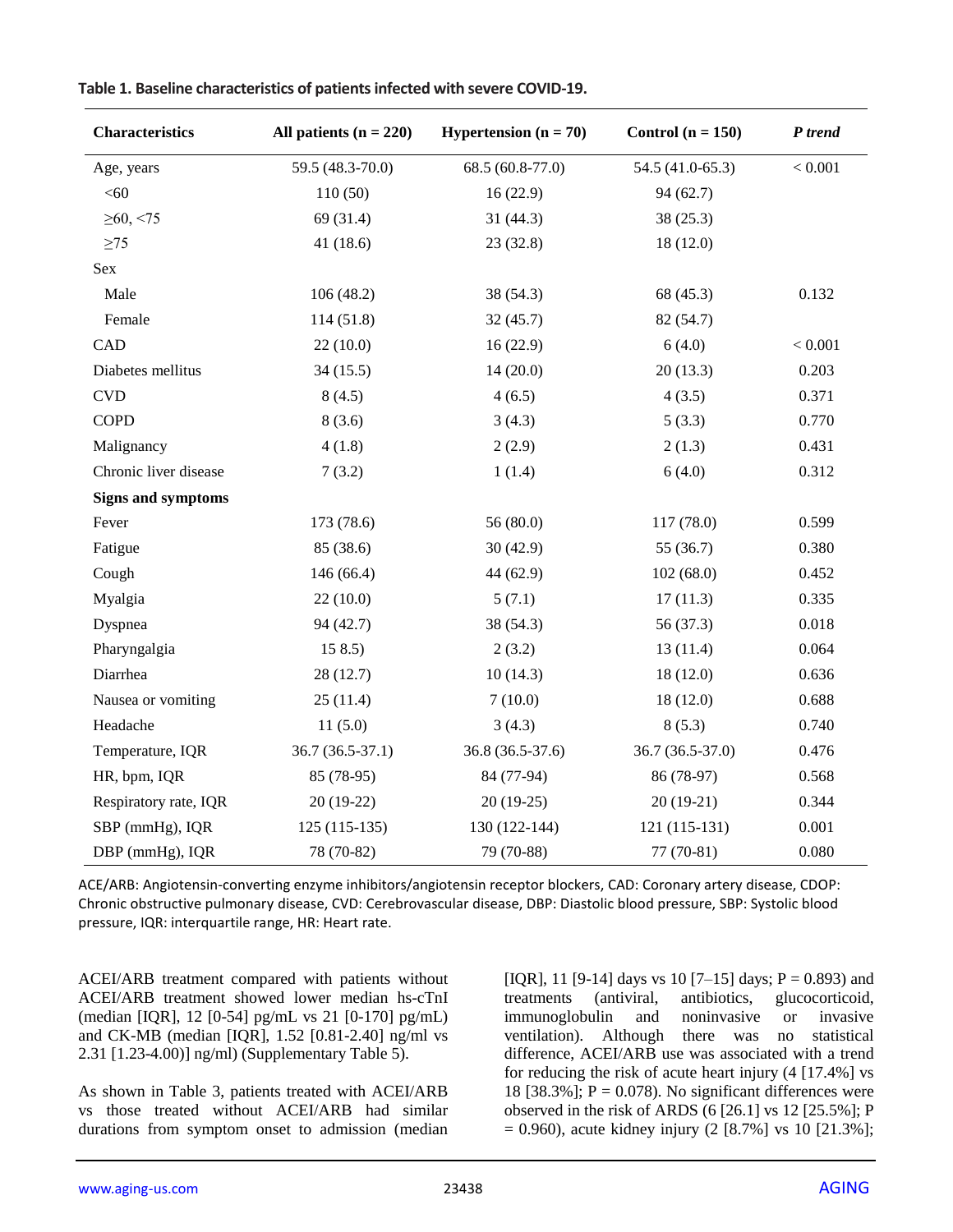| <b>Treatments and outcomes</b>              | <b>All patients</b><br>$(n = 220)$ | <b>Hypertension</b><br>$(n = 70)$ | <b>Control</b><br>$(n = 150)$ | P trend |
|---------------------------------------------|------------------------------------|-----------------------------------|-------------------------------|---------|
| <b>Treatment</b>                            |                                    |                                   |                               |         |
| Onset of symptom to hospital admission, IQR | $10(7-14)$                         | $11(8-15)$                        | $10(7-13)$                    | 0.102   |
| Antiviral treatment                         | 205 (93.2)                         | 63 (90.0)                         | 142 (94.7)                    | 0.201   |
| Antibiotics                                 | 167(75.9)                          | 50 (71.4)                         | 117(78)                       | 0.288   |
| Glucocorticoid therapy                      | 96 (43.6)                          | 32(45.7)                          | 64 (42.7)                     | 0.671   |
| Immunoglobulin therapy                      | 87(49.3)                           | 32(51.6)                          | 55 (48.2)                     | 0.201   |
| Oxygen inhalation                           | 190 (86.4)                         | 67 (95.7)                         | 123(82.0)                     | 0.006   |
| <b>NIV</b>                                  | 48 (21.8)                          | 23 (32.9)                         | 25(16.7)                      | 0.007   |
| <b>IMV</b>                                  | 26(11.8)                           | 13(18.6)                          | 13(8.7)                       | 0.030   |
| <b>Outcome</b>                              |                                    |                                   |                               |         |
| Acute cardiac injury                        | 32(14.5)                           | 22 (31.4)                         | 10(6.7)                       | < 0.001 |
| <b>ARDS</b>                                 | 31(14.1)                           | 18(25.7)                          | 13(8.7)                       | < 0.001 |
| Acute kidney injury                         | 19(8.6)                            | 12(17.1)                          | 7(4.7)                        | < 0.001 |
| In-hospital mortality                       | 39(17.7)                           | 26(37.1)                          | 13(8.7)                       | < 0.001 |

**Table 2. Treatments and clinical outcomes in patients with severe COVID-19.**

ARDS: Acute respiratory distress syndrome; NIV: Noninvasive ventilation; IMV: Invasive mechanical ventilation; IQR: Interquartile range.

 $P = 0.190$ ) and in-hospital mortality (6 [26.1%] vs 20  $[42.6\%]$ ; P = 0.181) between the two groups.

#### **DISCUSSION**

The major findings of our study are the following: (i) hypertension is highly prevalent among patients with severe COVID-19; (ii) patients with hypertension were more likely to suffer from severe inflammatory and acute cardiac injury; (iii) hypertension is an independent risk factor of in-hospital mortality; (iv) the use of ACEI/ARB may protect COVID-19 from acute cardiac injury.

Several epidemiological studies have reported that hypertension is one of the most distinctive comorbidities in patients with severe COVID-19 (approximately 23-56.6%) [4–5, 11]. Consistent with these studies, our data showed that 31.8% patients with severe COVID-19 had a history of hypertension.



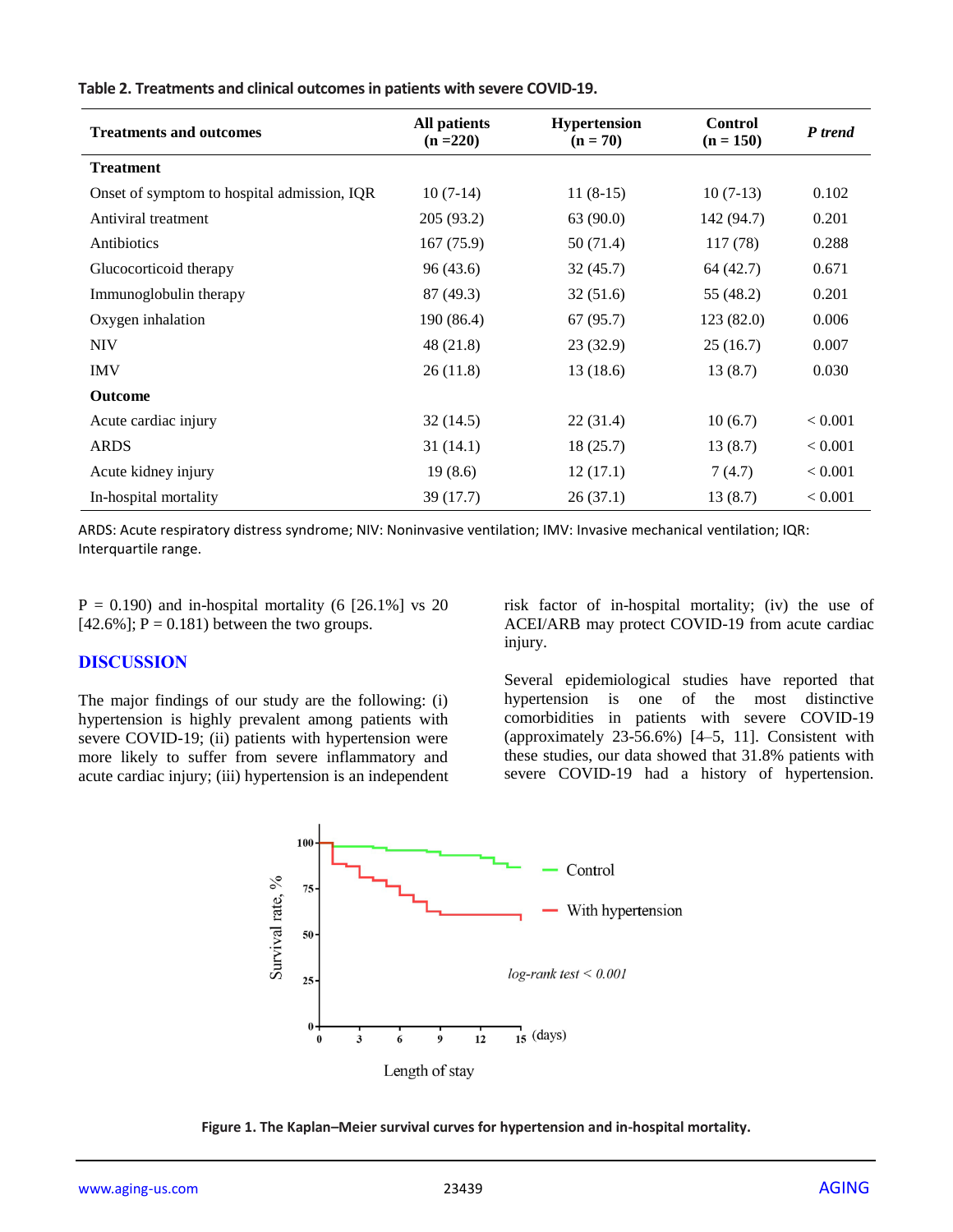Patients with severe COVID-19 with hypertension seemed to be older and have more comorbidities than those without hypertension. In this study, we found that patients with hypertension were more likely to suffer from acute cardiac injury.

It might be explained by the reason that the proportion of patients with coronary artery disease in hypertension was higher than patients without hypertension, and more potential cardiac dysfunction might preexist in patients with hypertension, such as left ventricular hypertrophy and heart failure. This may also be one of the reasons why dyspnea was more common in patients with hypertension. Recently, some studies reported that cardiac injury was a frequent condition among hospitalized patients with COVID-19, and it was associated with a higher risk of in-hospital mortality [12].

We have also observed that patients with hypertension suffered from more severe inflammation than cases without hypertension. The expression of ACE2 is relatively insufficient in hypertension. Persistent severe acute respiratory syndrome coronavirus (SARS-CoV-2) infection and replication contribute to reduced ACE2 expression [13–14]. The down-regulation of ACE2 activity in the organs promotes the initial leukocytes infiltration, which contributes to the extent of inflammation after viral infection [15]. In addition, the accelerated ageing of the immune system in hypertension may be another reason why hypertensive

patients are potentially related to a more severe inflammation in COVID-19 [16].

Although hypertension has become a major comorbidity in patients with COVID-19, it is unclear whether hypertension is directly related to an increased risk of fatal outcomes. In our study, we found that hypertension was associated with a significantly high risk of in-hospital mortality. Hypertension plays a key role in the development of chronic target organ damage (mainly heart and kidney) and may be exacerbated after SARS-CoV-2 infection, just like other infections. These conditions may lead to higher hospital mortality.

Even if the HR value was weakened after adjustment for multiple potential confounders, including sex, age, cardiac injury, inflammation makers and emerging risk factors of renal dysfunction and D-dimer [17–18], hypertension is still an independent risk factor of inhospital mortality. In addition, we found that the risk of ARDS in hypertensive patients was significantly higher than that in non- hypertensive patients. The aggravated inflammation in hypertension may contribute to the increased risk of ARDS.

A previous study reported that ACEI/ARB chronic therapy, through their beneficial effects on the cardiovascular system, had a positive effect on survival in very elderly hospitalized patients [19]. Although there are few reports in humans regarding



**Hypertension vs Control** 

**Figure 2. Forest plots of multivariate Cox proportional-hazards regression analyzing the effect of baseline variables on mortality.** CAD: Coronary artery disease, CI: Confidence interval; CK-MB: Creatinine kinase–myocardial band; COPD: Chronic obstructive pulmonary disease; CVD: Cerebrovascular disease; DM: Diabetes mellitus; eGFR: Estimated glomerular filtration rate; HTN: hypertension; HR: Hazards ratio; hs-cTnI: High-sensitivity cardiac troponin I; LYM: Lymphocytes; PCT: Procalcitonin; Cr: Creatinine, WBC: White blood cell.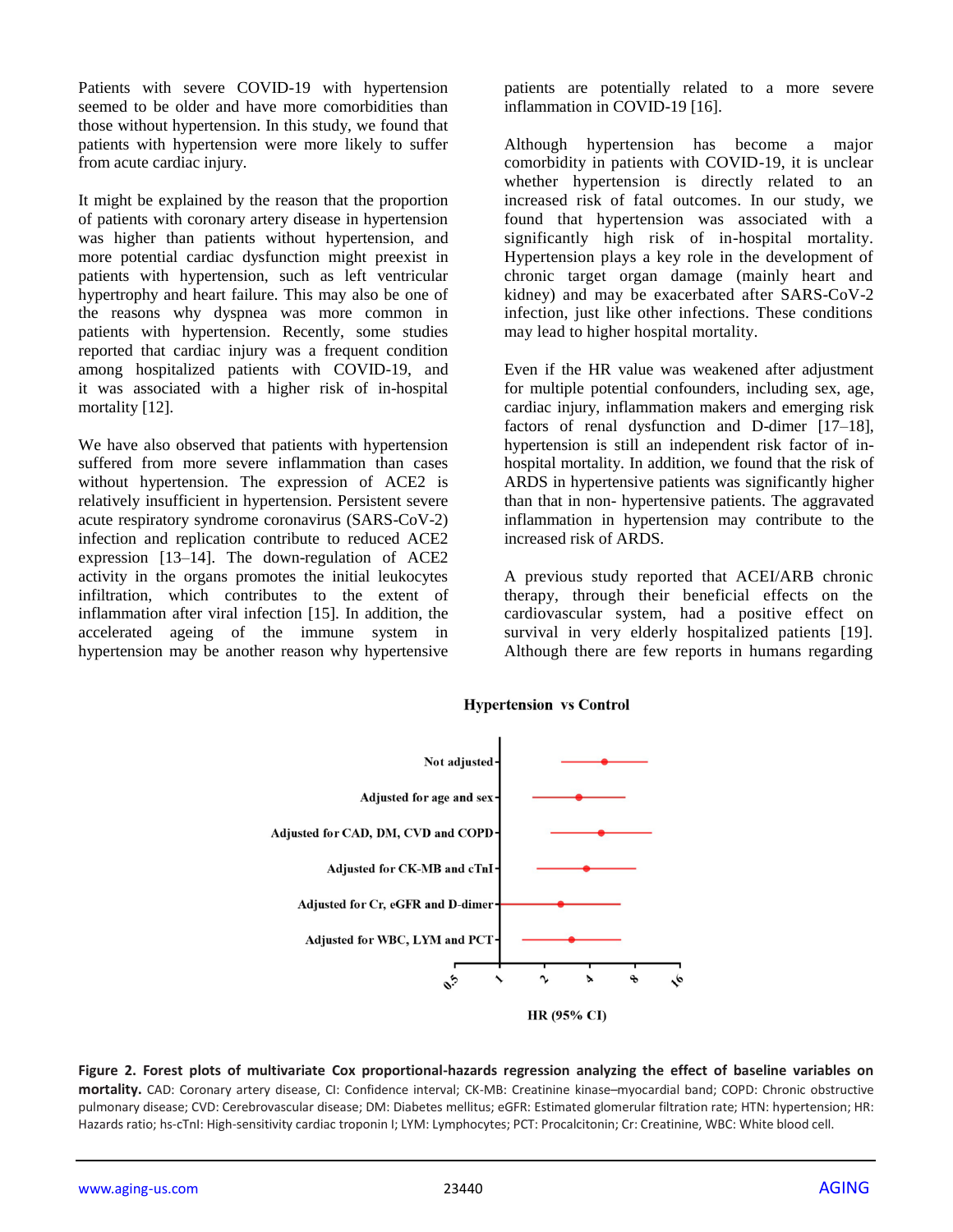| $ACEI/ARB(n = 23)$ | no ACEI/ARB $(n = 47)$ | P trend |
|--------------------|------------------------|---------|
|                    |                        |         |
| $11(9-14)$         | $10(7-15)$             | 0.893   |
| 21(91.3)           | 42 (89.4)              | 0.799   |
| 16(69.6)           | 34(72.3)               | 0.809   |
| 13(56.5)           | 19(40.4)               | 0.072   |
| 13(65.0)           | 19(45.2)               | 0.146   |
| 22(95.6)           | 43(91.5)               | 0.985   |
| 8(34.8)            | 15(31.9)               | 0.810   |
| 5(21.7)            | 8(17.0)                | 0.634   |
|                    |                        |         |
| 4(17.4)            | 18 (38.3)              | 0.078   |
| 6(26.1)            | 12(25.5)               | 0.960   |
| 2(8.7)             | 10(21.3)               | 0.190   |
| 6(26.1)            | 20(42.6)               | 0.181   |
|                    |                        |         |

**Table 3. Treatments and clinical outcomes in severe COVID-19 with hypertension.**

ACEI/ARB: Angiotensin-converting enzyme inhibitors/angiotensin receptor blockers; ARDS: Acute respiratory distress syndrome; NIV: Noninvasive ventilation; IMV: Invasive mechanical ventilation; IQR: Interquartile range.

the effects of ACEI/ARB on ACE2 expression [20, 21], experimental evidence has supported that the expression of ACE2 is substantially up-regulation by administering ACEI/ARB [22]. Based on this effect, the use of ACEI/ARB has been proved to be effective in reducing lung injury in animal models of ARDS [23]. However, it has been confirmed that SARSCoV-2 uses the ACE2 receptor as an entry point into the host cell [24]. Therefore, the use of ACEI/ARB in COVID-19 with hypertension were controversial.

Fang et al suggested that hypertension with ACE2 stimulating drugs was associated with an increased risk of developing severe and fatal COVID-19 [9]. But several recent studies have reported that the use of ACEI/ARB has nothing to do with the increased risk of fatal consequences of COVID-19 combined with hypertension [4, 25, 26]. In agreement with these studies, we also found that the use of ACEI/ARB did not have adverse effect on signs, symptoms and clinical outcomes in severe COVID-19. Interestingly, we found that the ACEI/ARB treatment was associated with lower level of hs-cTnI, CK-MB and a lower risk of acute cardiac injury, which indicated that ACEI/ARB use might help to alleviate cardiac injury of severe COVID-19. The benefits of ACEI/ARB on cardiovascular diseases may help reduce the risk of acute cardiac injury [19, 27].

This study has several limitations that must be acknowledged. First, as the data on echocardiography was waived in light of the urgent medical condition, the underlying cardiac function of severe COVID-19 cases was unclear. We could not entirely rule out the possibility of residual confounders by these unmeasured parameters. Second, data were extracted from a preexisting electronic medical records, which subjects it to potential selection bias. But it could be minimized by conducting multivariate regression analyses. Third, for the effect of ACEI/ARB on severe COVID-19 with hypertension, the sample size of this study was small and our findings still need to be further confirmed.

In summary, patients with COVID-19 with hypertension was more likely to suffer from severe cardiac injury, inflammatory response and poor prognosis. Considering the high risk of death, incremental caution and in-hospital discussion of anticipated risk in hypertension are completely necessary. In addition, administration of ACEI/ARB may contribute to low risk of acute cardiac injury in severe COVID-19. Our findings supported that ACEI/ARB can continue to be used in patients with severe COVID-19.

## **MATERIALS AND METHODS**

## **Study design and participants**

This was a retrospective, observational study registry with<https://clinicaltrials.gov/> identifier NCT04292964. Consecutive patients with severe COVID-19 admitted to hospitals in Hubei and Chongqing from January 11st, 2020 to February 20th, 2020, were collected by national medical team. Case definitions of confirmed human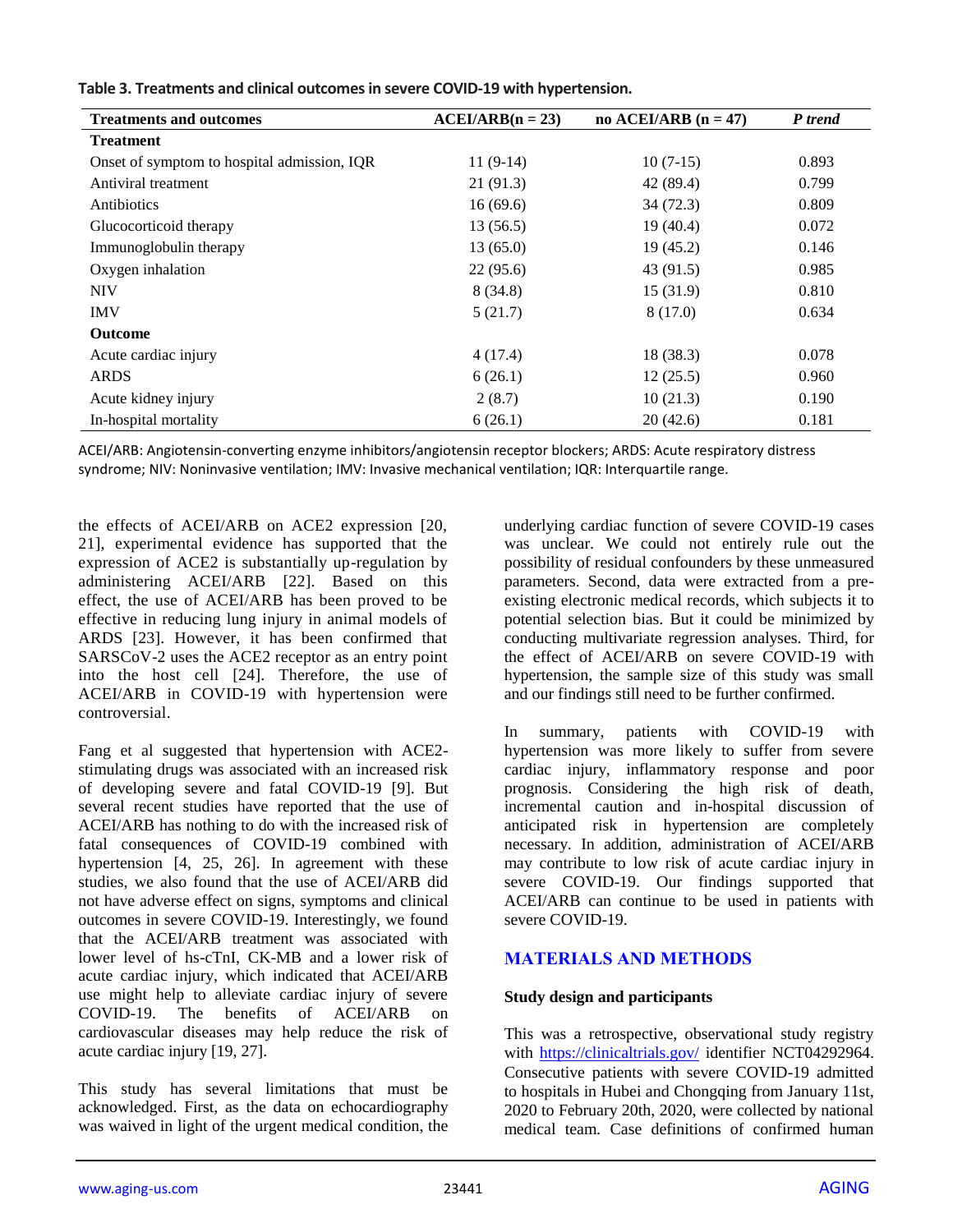infection with COVID-19 conformed to the interim guidance from the World Health Organization. All patients were diagnosed as severe cases according to the 7th edition guideline issued by China's National Health Commission. This study was approved by the institutional ethics board of the First Affiliated Hospital of Chongqing Medical University (approval NO. 20200701). The study was also registered on Chinese medical research registration information system.

#### **Data collections**

Information on symptoms, signs, underlying comorbidities, laboratory findings, blood pressure, medical history (i.e. ACEI, ARB and calcium channel blocker), treatments and clinical outcomes were obtained from electronic medical records. All the data were collected by two investigators independently and double checked by other investigators. If the information on medical history were not available from electronic medical records, we directly communicated with patients or their families to obtain further data.

#### **Definition and study outcome**

Severe COVID-19 was defined as meeting at least one of the following criteria: 1) respiratory rate ≥30/min; 2) at rest, oxygen saturation (SpO<sub>2</sub>) is  $\leq$  93%; 3) partial pressure of oxygen  $(PaO<sub>2</sub>)/Fraction$  of inspiration  $O<sub>2</sub>$  $(FiO<sub>2</sub>) \leq 300$ mmHg. ACEI/ARB treatment was defined as a patient taking ACEI/ARB during hospitalization irrespective of dose and whether taken before admission or not. The primary endpoint was in-hospital mortality, defined as any death occurring within 15 days after hospitalization. The secondary endpoints included acute cardiac injury, ARDS and acute kidney injury. Acute cardiac injury was defined as blood levels of cardiac biomarkers (hs-cTnI) above the 99th-percentile upper reference limit.

#### **Statistical analysis**

Continuous measurements described as mean (standard deviation: [SD]) if they are normally distributed or median (interquartile range: [IQR)] if they are not. Categorical variables were described as frequency rates and percentages. Test for differences in categorical variables among the two groups used  $X^2$  test. T test or Mann-Whitney test was used to compare continuous variables according to the normal distribution or not. The Kaplan–Meier product-limit estimation method was used to estimate survival rates, and the statistical differences were compared using log-rank tests. The univariate and multivariate Cox proportional hazard model was used to estimate the hazard ratios (HRs) and 95% confidence intervals (CIs). All P values were two-tailed, and

significance was set at  $P < 0.05$ . Statistical analyses were performed using SPSS software (version 22.0).

## **AUTHOR CONTRIBUTIONS**

Dongying Zhang, Jianzhong Zhou and Shu Qin contributed to the design of study. Xiaocheng Cheng, Jianzhong Zhou and Dongying Zhang were responsible for editing and revising manuscript. Xiaocheng Cheng, Guoqiang Cai, Xuesong Wen, Lei Gao, Dan Jiang and Min Sun collected data. Xiaocheng Cheng and Guoqiang Cai performed data analysis. Xiaocheng Cheng and Dongying Zhang written the manuscript. All authors approved the final version of the article.

## **ACKNOWLEDGMENTS**

We thank all the staffs working at the front-line to battle against COVID-19. We show our respect to those who have sacrificed in this war.

## **CONFLICTS OF INTEREST**

The authors declare that they have no conflicts of interest.

## **FUNDING**

This study was supported by National Natural Science Foundation of China, 81970203; National Natural Science Foundation of China, 81570212; National Natural Science Foundation of China, 31800976; Chongqing Science and Health Joint Medical Research Project, 2018QNXM024.

## **REFERENCES**

- 1. Li Q, Guan X, Wu P, Wang X, Zhou L, Tong Y, Ren R, Leung KS, Lau EH, Wong JY, Xing X, Xiang N, Wu Y, et al. Early transmission dynamics in Wuhan, China, of novel coronavirus-infected pneumonia. N Engl J Med. 2020; 382:1199–207. <https://doi.org/10.1056/NEJMoa2001316> PMI[D:31995857](https://pubmed.ncbi.nlm.nih.gov/31995857)
- 2. Chen N, Zhou M, Dong X, Qu J, Gong F, Han Y, Qiu Y, Wang J, Liu Y, Wei Y, Xia J, Yu T, Zhang X, Zhang L. Epidemiological and clinical characteristics of 99 cases of 2019 novel coronavirus pneumonia in Wuhan, China: a descriptive study. Lancet. 2020; 395:507–13.

[https://doi.org/10.1016/S0140-6736\(20\)30211-7](https://doi.org/10.1016/S0140-6736(20)30211-7) PMI[D:32007143](https://pubmed.ncbi.nlm.nih.gov/32007143)

3. Xu XW, Wu XX, Jiang XG, Xu KJ, Ying LJ, Ma CL, Li SB, Wang HY, Zhang S, Gao HN, Sheng JF, Cai HL, Qiu YQ, Li LJ. Clinical findings in a group of patients infected with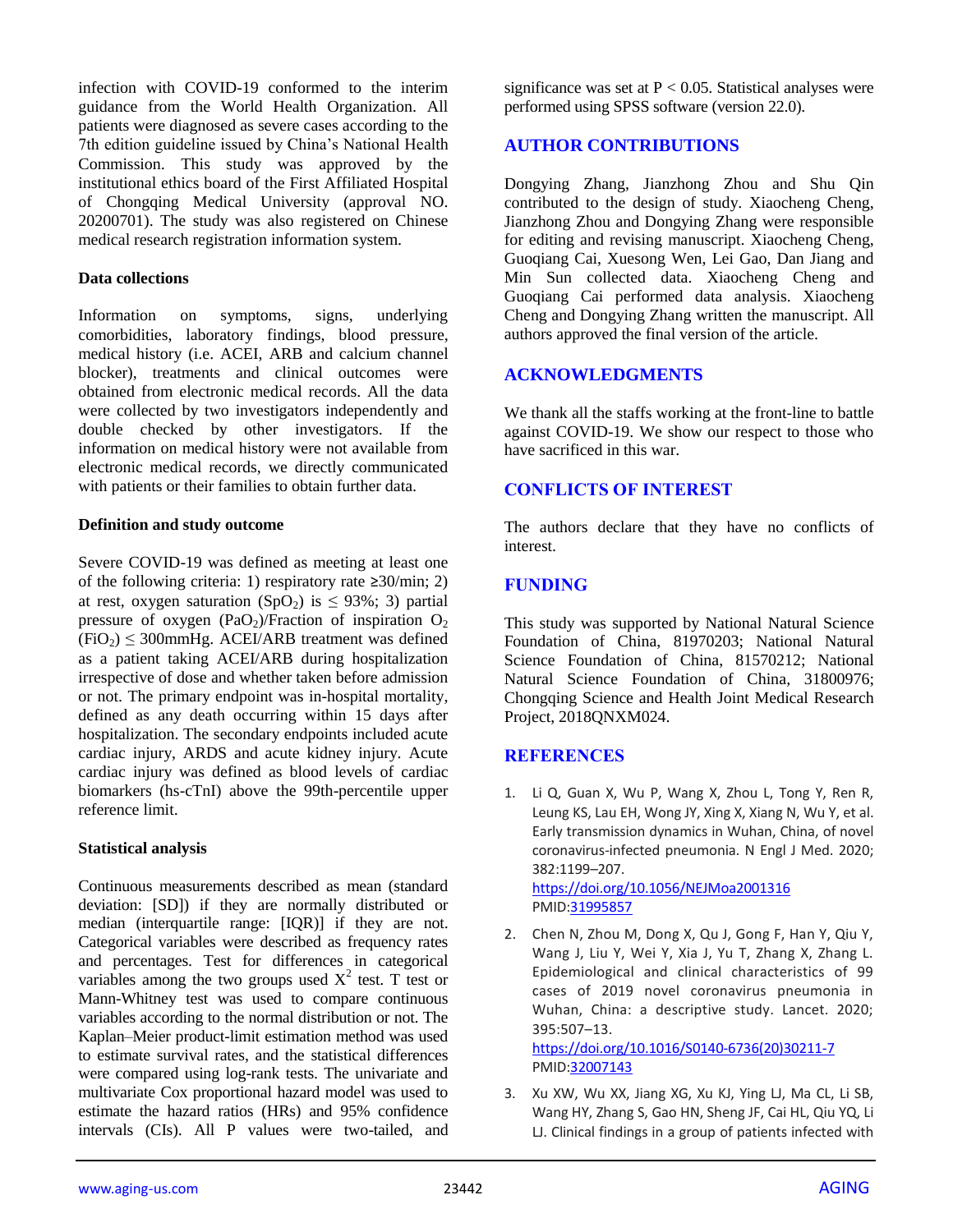the 2019 novel coronavirus (SARS-Cov-2) outside of Wuhan, China: retrospective case series. BMJ. 2020; 368:m606. <https://doi.org/10.1136/bmj.m606>

PMID[:32075786](https://pubmed.ncbi.nlm.nih.gov/32075786)

- 4. Richardson S, Hirsch JS, Narasimhan M, Crawford JM, McGinn T, Davidson KW, Barnaby DP, Becker LB, Chelico JD, Cohen SL, Cookingham J, Coppa K, Diefenbach MA, et al, and the Northwell COVID-19 Research Consortium. Presenting characteristics, comorbidities, and outcomes among 5700 patients hospitalized with COVID-19 in the New York city area. JAMA. 2020; 323:2052–59. <https://doi.org/10.1001/jama.2020.6775> PMID[:32320003](https://pubmed.ncbi.nlm.nih.gov/32320003)
- 5. Guan WJ, Ni ZY, Hu Y, Liang WH, Ou CQ, He JX, Liu L, Shan H, Lei CL, Hui DS, Du B, Li LJ, Zeng G, et al, and China Medical Treatment Expert Group for Covid-19. Clinical characteristics of coronavirus disease 2019 in China. N Engl J Med. 2020; 382:1708–20. <https://doi.org/10.1056/NEJMoa2002032> PMID[:32109013](https://pubmed.ncbi.nlm.nih.gov/32109013)
- 6. Whelton PK, Carey RM, Aronow WS, Casey DE Jr, Collins KJ, Dennison Himmelfarb C, DePalma SM, Gidding S, Jamerson KA, Jones DW, MacLaughlin EJ, Muntner P, Ovbiagele B, et al. 2017 ACC/AHA/AAPA/ABC/ACPM/AGS/APhA/ASH/ASPC/N MA/PCNA Guideline for the Prevention, Detection, Evaluation, and Management of High Blood Pressure in Adults: A Report of the American College of Cardiology/American Heart Association Task Force on Clinical Practice Guidelines. Hypertension. 2018; 71:e13–e115.

<https://doi.org/10.1161/HYP.0000000000000065> PMID[:29133356](https://pubmed.ncbi.nlm.nih.gov/29133356)

- 7. Williams B, Mancia G, Spiering W, Agabiti Rosei E, Azizi M, Burnier M, Clement DL, Coca A, de Simone G, Dominiczak A, Kahan T, Mahfoud F, Redon J, et al, and ESC Scientific Document Group. 2018 ESC/ESH guidelines for the management of arterial hypertension. Eur Heart J. 2018; 39:3021–104. <https://doi.org/10.1093/eurheartj/ehy339> PMID[:30165516](https://pubmed.ncbi.nlm.nih.gov/30165516)
- 8. Sommerstein R, Gra¨ni C. Rapid response: re: preventing a covid-19 pandemic: ACE inhibitors as a potential risk factor for fatal Covid-19. BMJ. 2020. <https://www.bmj.com/content/368/bmj.m810/rr-2>
- 9. Fang L, Karakiulakis G, Roth M. Are patients with hypertension and diabetes mellitus at increased risk for COVID-19 infection? Lancet Respir Med. 2020; 8:e21. [https://doi.org/10.1016/S2213-2600\(20\)30116-8](https://doi.org/10.1016/S2213-2600(20)30116-8) PMID[:32171062](https://pubmed.ncbi.nlm.nih.gov/32171062)
- 10. Kuster GM, Pfister O, Burkard T, Zhou Q, Twerenbold R, Haaf P, Widmer AF, Osswald S. SARS-CoV2: should inhibitors of the renin-angiotensin system be withdrawn in patients with COVID-19? Eur Heart J. 2020; 41:1801–03. <https://doi.org/10.1093/eurheartj/ehaa235> PMI[D:32196087](https://pubmed.ncbi.nlm.nih.gov/32196087)
- 11. Huang C, Wang Y, Li X, Ren L, Zhao J, Hu Y, Zhang L, Fan G, Xu J, Gu X, Cheng Z, Yu T, Xia J, et al. Clinical features of patients infected with 2019 novel coronavirus in Wuhan, China. Lancet. 2020; 395:497–506. [https://doi.org/10.1016/S0140-6736\(20\)30183-5](https://doi.org/10.1016/S0140-6736(20)30183-5) PMI[D:31986264](https://pubmed.ncbi.nlm.nih.gov/31986264)
- 12. Shi S, Qin M, Shen B, Cai Y, Liu T, Yang F, Gong W, Liu X, Liang J, Zhao Q, Huang H, Yang B, Huang C. Association of cardiac injury with mortality in hospitalized patients with COVID-19 in Wuhan, China. JAMA Cardiol. 2020; 5:802–10.

<https://doi.org/10.1001/jamacardio.2020.0950> PMI[D:32211816](https://pubmed.ncbi.nlm.nih.gov/32211816)

- 13. Wan Y, Shang J, Graham R, Baric RS, Li F. Receptor recognition by the novel coronavirus from Wuhan: an analysis based on decade-long structural studies of SARS coronavirus. J Virol. 2020; 94:e00127–20. <https://doi.org/10.1128/JVI.00127-20> PMI[D:31996437](https://pubmed.ncbi.nlm.nih.gov/31996437)
- 14. Lan J, Ge J, Yu J, Shan S, Zhou H, Fan S, Zhang Q, Shi X, Wang Q, Zhang L, Wang X. Structure of the SARS-CoV-2 spike receptor-binding domain bound to the ACE2 receptor. Nature. 2020; 581:215–20. <https://doi.org/10.1038/s41586-020-2180-5> PMI[D:32225176](https://pubmed.ncbi.nlm.nih.gov/32225176)
- 15. Imai Y, Kuba K, Rao S, Huan Y, Guo F, Guan B, Yang P, Sarao R, Wada T, Leong-Poi H, Crackower MA, Fukamizu A, Hui CC, et al. Angiotensin-converting enzyme 2 protects from severe acute lung failure. Nature. 2005; 436:112–16.

<https://doi.org/10.1038/nature03712> PMI[D:16001071](https://pubmed.ncbi.nlm.nih.gov/16001071)

- 16. Youn JC, Yu HT, Lim BJ, Koh MJ, Lee J, Chang DY, Choi YS, Lee SH, Kang SM, Jang Y, Yoo OJ, Shin EC, Park S. Immunosenescent CD8+ T cells and C-X-C chemokine receptor type 3 chemokines are increased in human hypertension. Hypertension. 2013; 62:126–33. <https://doi.org/10.1161/HYPERTENSIONAHA.113.00689> 5
- 17. Zhou F, Yu T, Du R, Fan G, Liu Y, Liu Z, Xiang J, Wang Y, Song B, Gu X, Guan L, Wei Y, Li H, et al. Clinical course and risk factors for mortality of adult inpatients with COVID-19 in Wuhan, China: a retrospective cohort study. Lancet. 2020; 395:1054–62. [https://doi.org/10.1016/S0140-6736\(20\)30566-3](https://doi.org/10.1016/S0140-6736(20)30566-3) PMI[D:32171076](https://pubmed.ncbi.nlm.nih.gov/32171076)
- 18. Pan XW, Xu D, Zhang H, Zhou W, Wang LH, Cui XG.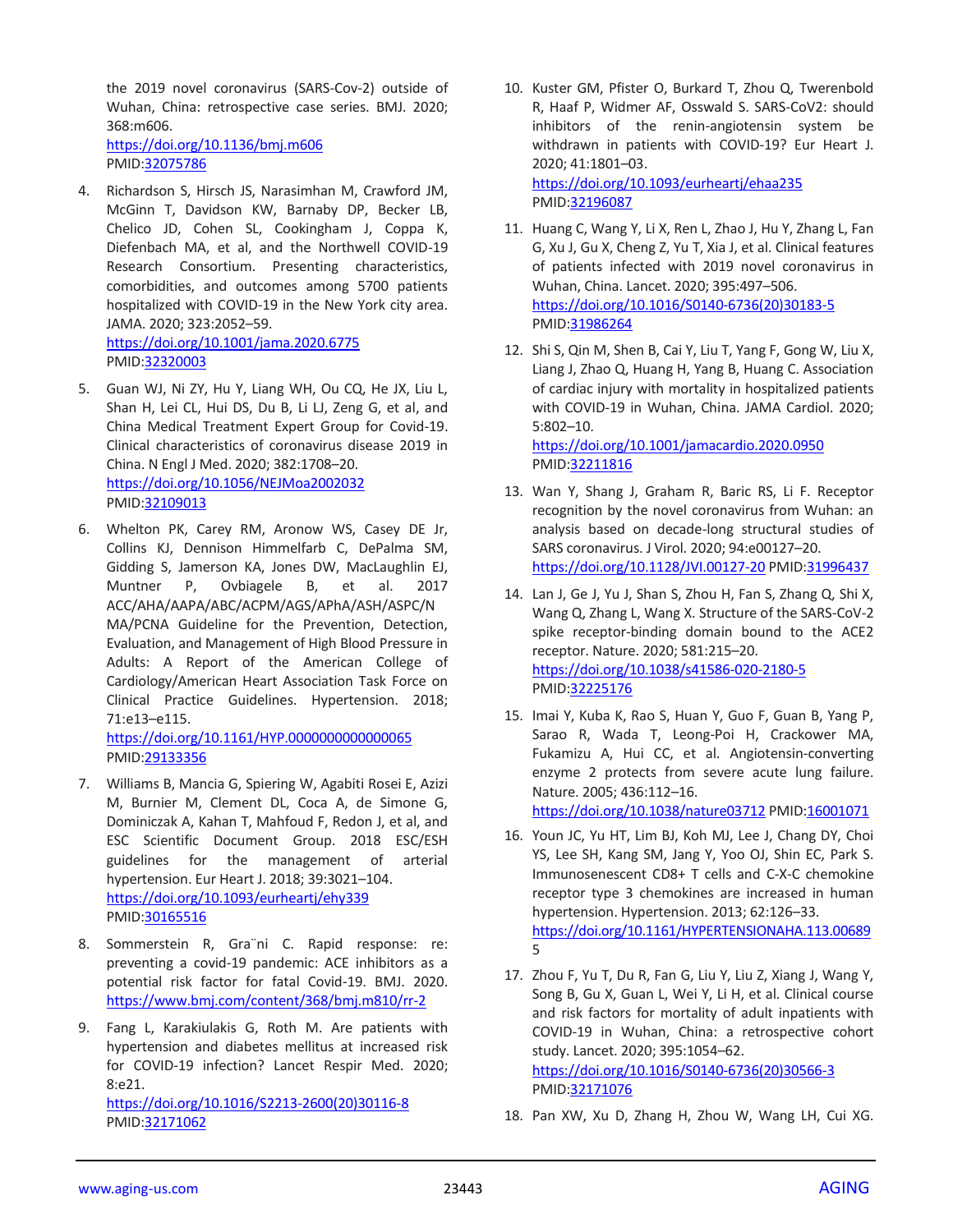Identification of a potential mechanism of acute kidney injury during the COVID-19 outbreak: a study based on single-cell transcriptome analysis. Intensive Care Med. 2020; 46:1114–16.

<https://doi.org/10.1007/s00134-020-06026-1> PMID[:32236644](https://pubmed.ncbi.nlm.nih.gov/32236644)

- 19. Spannella F, Giulietti F, Balietti P, Cocci G, Landi L, Lombardi FE, Borioni E, Bernardi B, Rosettani G, Bordoni V, Sarzani R. Renin-angiotensin system blockers and statins are associated with lower inhospital mortality in very elderly hypertensives. J Am Med Dir Assoc. 2018; 19:342–47. <https://doi.org/10.1016/j.jamda.2017.09.023> PMID[:29128438](https://pubmed.ncbi.nlm.nih.gov/29128438)
- 20. Vaduganathan M, Vardeny O, Michel T, McMurray JJ, Pfeffer MA, Solomon SD. Renin-angiotensinaldosterone system inhibitors in patients with covid-19. N Engl J Med. 2020; 382:1653–59. <https://doi.org/10.1056/NEJMsr2005760> PMID[:32227760](https://pubmed.ncbi.nlm.nih.gov/32227760)
- 21. Danser AH, Epstein M, Batlle D. Renin-angiotensin system blockers and the COVID-19 pandemic: at present there is no evidence to abandon reninangiotensin system blockers. Hypertension. 2020; 75:1382–85.

<https://doi.org/10.1161/HYPERTENSIONAHA.120.15082> PMID[:32208987](https://pubmed.ncbi.nlm.nih.gov/32208987)

- 22. Ferrario CM, Jessup J, Chappell MC, Averill DB, Brosnihan KB, Tallant EA, Diz DI, Gallagher PE. Effect of angiotensin-converting enzyme inhibition and angiotensin II receptor blockers on cardiac angiotensinconverting enzyme 2. Circulation. 2005; 111:2605–10. <https://doi.org/10.1161/CIRCULATIONAHA.104.510461> PMID: 15897343
- 23. Sarzani R, Giulietti F, Pentima CD, Giordano P, Spannella F. Severe acute respiratory syndrome coronavirus 2

infection, angiotensin-converting enzyme 2 and treatment with angiotensin-converting enzyme inhibitors or angiotensin II type 1 receptor blockers. Eur J Prev Cardiol. 2020. [Epub ahead of print]. <https://doi.org/10.1177/2047487320918421>

PMI[D:32290680](https://pubmed.ncbi.nlm.nih.gov/32290680)

- 24. Wu Y, Wang F, Shen C, Peng W, Li D, Zhao C, Li Z, Li S, Bi Y, Yang Y, Gong Y, Xiao H, Fan Z, et al. A noncompeting pair of human neutralizing antibodies block COVID-19 virus binding to its receptor ACE2. Science. 2020; 368:1274–78. <https://doi.org/10.1126/science.abc2241> PMI[D:32404477](https://pubmed.ncbi.nlm.nih.gov/32404477)
- 25. Li J, Wang X, Chen J, Zhang H, Deng A. Association of renin-angiotensin system inhibitors with severity or risk of death in patients with hypertension hospitalized for coronavirus disease 2019 (COVID-19) infection in Wuhan, China. JAMA Cardiol. 2020; 5:825–30. <https://doi.org/10.1001/jamacardio.2020.1624> PMI[D:32324209](https://pubmed.ncbi.nlm.nih.gov/32324209)
- 26. Zhang P, Zhu L, Cai J, Lei F, Qin JJ, Xie J, Liu YM, Zhao YC, Huang X, Lin L, Xia M, Chen MM, Cheng X, et al. Association of Inpatient Use of Angiotensin-Converting Enzyme Inhibitors and Angiotensin II Receptor Blockers With Mortality Among Patients With Hypertension Hospitalized With COVID-19. Circ Res. 2020; 126:1671–81. <https://doi.org/10.1161/CIRCRESAHA.120.317134>

PMI[D:32302265](https://pubmed.ncbi.nlm.nih.gov/32302265)

27. Brojakowska A, Narula J, Shimony R, Bander J. Clinical implications of SARS-CoV-2 interaction with renin angiotensin system: JACC review topic of the week. J Am Coll Cardiol. 2020; 75:3085–95. <https://doi.org/10.1016/j.jacc.2020.04.028> PMI[D:32305401](https://pubmed.ncbi.nlm.nih.gov/32305401)

www.aging-us.com 23444 AGING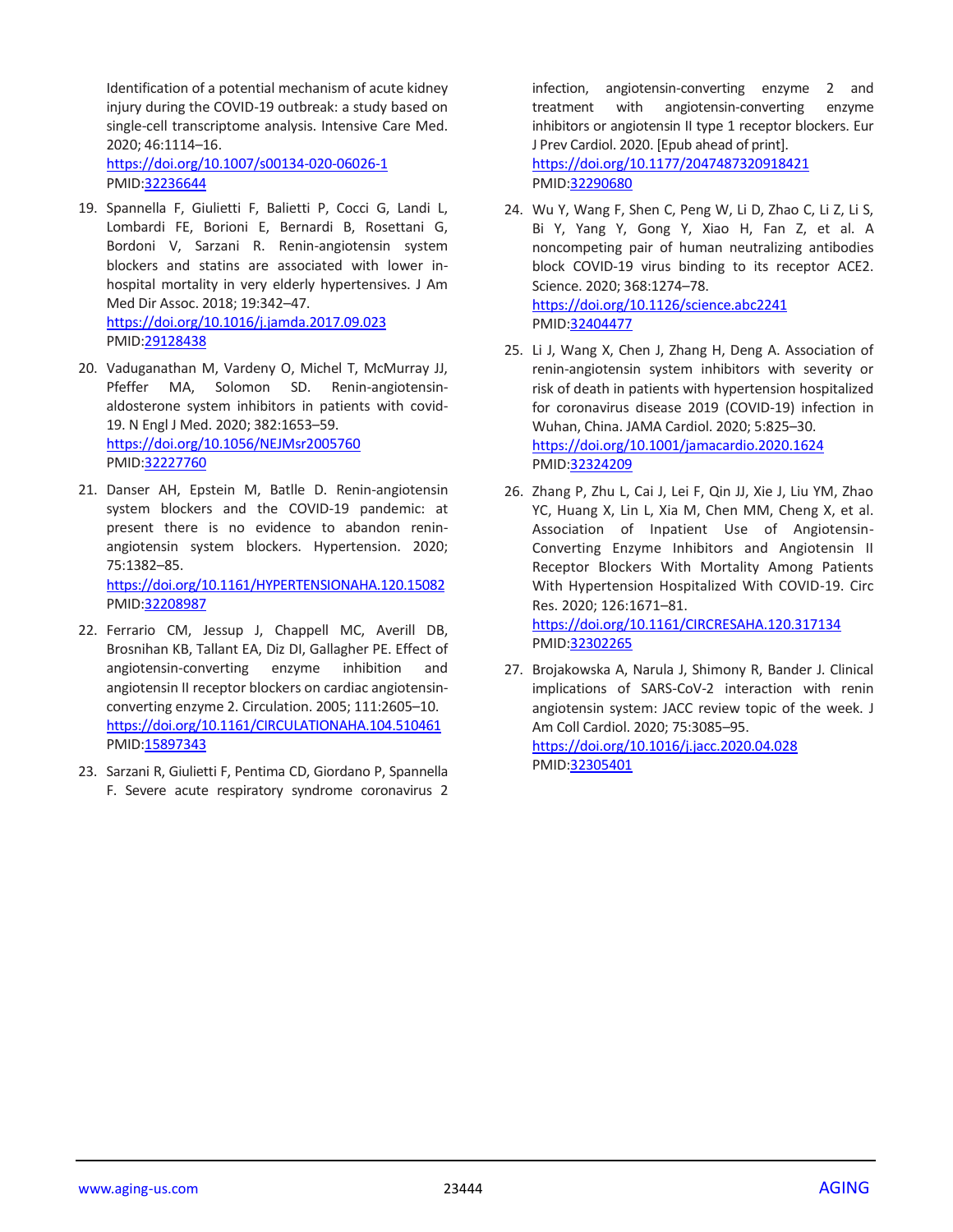## **SUPPLEMENTARY MATERIALS**

## **Supplementary Tables**

**Supplementary Table 1. Laboratory findings of patients infected with severe COVID-19 at admission.**

| Variables, IQR or %                                                    | <b>Normal Range</b> | <b>All patients</b><br>$(n = 220)$ | <b>Hypertension</b><br>$(n = 70)$ | Control<br>$(n = 150)$ | P trend |
|------------------------------------------------------------------------|---------------------|------------------------------------|-----------------------------------|------------------------|---------|
| hs-cTnI, pg/mL                                                         | $0 - 40$            | $4(0-19)$                          | $17(0-71)$                        | $0(0-9)$               | < 0.001 |
| CK-MB, ng/mL                                                           | $0 - 5$             | $1.14(0.67-2.69)$                  | $2.04(1.02-3.61)$                 | $0.95(0.60-2.12)$      | < 0.001 |
| NT-proBNP, pg/mL                                                       | > 90                | 220.4 (52.3-867.1)                 | 537.8 (172.6-1340.5)              | 120.2 (36.7-391.9)     | < 0.001 |
| Total cholesterol, mmol/L                                              | $0 - 5.2$           | $3.70(3.29-4.33)$                  | $3.85(3.34-4.26)$                 | $3.66(3.28-4.48)$      | 0.987   |
| LDL cholesterol, mmol/L                                                | $0 - 3.4$           | $2.4(1.9-2.9)$                     | $2.40(1.87-2.45)$                 | $2.24(1.85-2.81)$      | 0.623   |
| HDL cholesterol, mmol/L                                                | >1.00               | $0.90(0.76-1.06)$                  | $0.88(0.74-1.00)$                 | $0.92(0.78-1.06)$      | 0.282   |
| Triglycerides, mmol/L                                                  | $0 - 1.7$           | $1.27(0.99-1.80)$                  | $1.19(0.99-1.60)$                 | $1.33(0.96-1.99)$      | 0.370   |
| WBC count, $\times 10^9$ /L                                            | $3.5 - 9.5$         | $5.45(4.10-7.05)$                  | $6.26(4.44-8.20)$                 | $5.17(3.95 - 6.70)$    | 0.003   |
| Neutrophil count, $\times 10^9$ /L                                     | $1.8 - 6.3$         | $3.74(2.58-5.49)$                  | $4.48(2.84-6.77)$                 | $3.33(2.41-4.89)$      | 0.002   |
| hs-CRP, mg/L                                                           | $0 - 3$             | 39.80 (5.83-87.50)                 | 56.50 (15.50-128.60)              | 25.90 (3.77-64.30)     | < 0.001 |
| Procalcitonin, ng/mL                                                   | $0 - 1.0$           | $0.06(0.03-0.14)$                  | $0.08(0.03-0.19)$                 | $0.06(0.03-0.12)$      | 0.061   |
| Lymphocyte count,<br>$\times 10^9$ /L                                  | $1.1 - 3.2$         | $1.02(0.71-1.43)$                  | $0.92(0.55-1.43)$                 | $1.05(0.75-1.43)$      | 0.193   |
| Monocyte count, %                                                      | $3 - 10$            | $8.20(5.20-10.45)$                 | $7.00(3.40-9.50)$                 | 8.45 (5.93-10.70)      | 0.044   |
| Platelet count, $\times 10^9$ /L                                       | 125-350             | 198 (147-261)                      | 199 (139-278)                     | 197 (147-260)          | 0.726   |
| Prothrombin time, s                                                    | $9 - 13$            | 11.90 (11.30-12.60)                | 12.30(11.60-12.90)                | $11.50(11.13-12.50)$   | < 0.001 |
| APTT, s                                                                | $25 - 31.3$         | 27.90 (25.80-31.25)                | 27.70 (25.80-30.90)               | 27.90 (25.75-31.28)    | 0.996   |
| D-dimer, mg/L                                                          | $0 - 0.55$          | $0.80(0.40-3.80)$                  | $1.83(0.56-8.90)$                 | $0.61(0.36-1.98)$      | < 0.001 |
| ALT, U/L                                                               | $7-40$              | 26 (16-42)                         | $25(17-50)$                       | $27(16-40)$            | 0.398   |
| AST, U/L                                                               | 13-35               | $30(20-43)$                        | $32(21-50)$                       | 28 (20-41)             | 0.036   |
| Total bilirubin, mmol/L                                                | $0 - 23$            | $10.30(7.50-15.45)$                | $10.35(7.25-16.20)$               | 10.10 (7.50-15.20)     | 0.804   |
| Blood urea nitrogen,<br>mmol/L                                         | $3.1 - 8.8$         | $4.70(3.53 - 6.47)$                | $5.73(4.15-9.30)$                 | $4.36(3.39-5.53)$      | < 0.001 |
| Creatinine, µmol/L                                                     | $41 - 81$           | $61(49-75)$                        | $69(51-84)$                       | 59 (49-72)             | 0.023   |
| eGFR                                                                   | > 90                | 98.8 (82.0-109.5)                  | 89.3 (57.3-99.1)                  | 103.9 (91.5-118.0)     | < 0.001 |
| Bilateral distribution of<br>patchy shadows or<br>ground glass opacity |                     | 215 (97.7)                         | 69 (98.6)                         | 148 (98.7)             | 0.955   |

ALT: Alanine aminotransferase; AST: Aspartate aminotransferase, APTT: Activated partial thromboplastin time, CK-MB: creatinine kinase–myocardial band, eGFR: Estimated glomerular filtration rate, HDL: High density lipoprotein, hs-CRP: Highsensitivity C-reactive protein, hs-cTnI: high-sensitivity cardiac troponin I, IQR: interquartile range, LDL: Low density lipoprotein, NT-proBNP: N-terminal pro-B-type natriuretic peptide, WBC: White blood cell.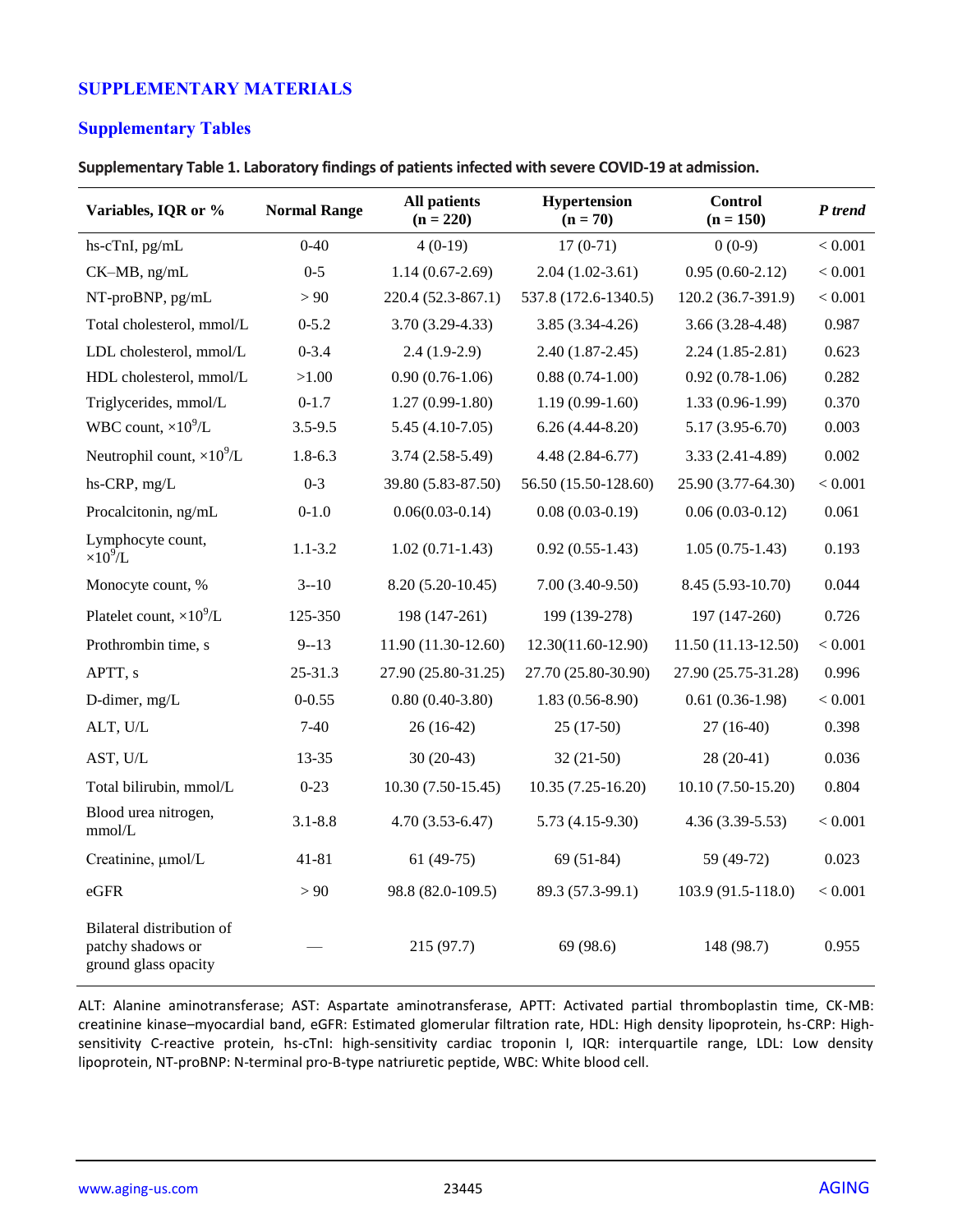| <b>Characteristics</b>                         |                | <b>HR (95%CI)</b>   | P-value |
|------------------------------------------------|----------------|---------------------|---------|
| Sex                                            |                |                     |         |
| Male                                           |                | $2.11(1.09-4.05)$   | 0.026   |
| Female                                         |                |                     |         |
| Age, $\geq 65$ years                           |                | $4.20(2.09-8.44)$   | < 0.001 |
| Hypertension                                   | Yes            | 5.01 (2.57-9.76)    | < 0.001 |
|                                                | N <sub>o</sub> |                     |         |
| History of DM                                  | Yes            | $1.41(0.65-306)$    | 0.391   |
|                                                | N <sub>o</sub> |                     |         |
| <b>History of CAD</b>                          | Yes            | $2.55(1.17-5.55)$   | 0.019   |
|                                                | N <sub>o</sub> |                     |         |
| <b>History of COPD</b>                         | Yes            | $2.75(0.98 - 7.73)$ | 0.056   |
|                                                | N <sub>o</sub> |                     |         |
| History of CVD                                 | Yes            | $3.75(1.31-10.71)$  | 0.013   |
|                                                | N <sub>o</sub> |                     |         |
| $CK-MB, >5ng/ml$                               |                | $1.79(0.83 - 3.86)$ | 0.140   |
| $hs-cTnI, >1ng/ml$                             |                | 10.06 (4.26-23.76)  | < 0.001 |
| D-dimer, $>1$ mg/L                             |                | $7.2(2.74-18.51)$   | < 0.001 |
| Creatinine, >81umol/L                          |                | $4.38(2.19-8.76)$   | < 0.001 |
| eGFR, <90mL/(min $\cdot$ 1.73 m <sup>2</sup> ) |                | $4.66(2.21-9.80)$   | < 0.001 |
| WBC, $>9.3\times10^{9}$ /L                     |                | $6.12(3.11-12.06)$  | < 0.001 |
| LYM, $\langle 1.1 \times 10^9/L$               |                | $5.23(2.03-13.49)$  | 0.001   |
| $PCT$ , >1ng/ml                                |                | $6.50(3.10-13.63)$  | < 0.001 |

**Supplementary Table 2. Univariate Cox proportional-hazards regression analyzing the effect of baseline variables on in-hospital mortality.**

CAD: Coronary artery disease; CI: Confidence interval; CK-MB: Creatine kinase-MB; COPD: Chronic obstructive pulmonary disease; CVD: Cerebrovascular disease; DM: Diabetes mellitus; eGFR: Estimated glomerular filtration rate; HR: Hazards ratio; hs-cTnI: High-sensitivity cardiac troponin I; LYM: Lymphocytes; PCT: Procalcitonin; WBC: White blood cell.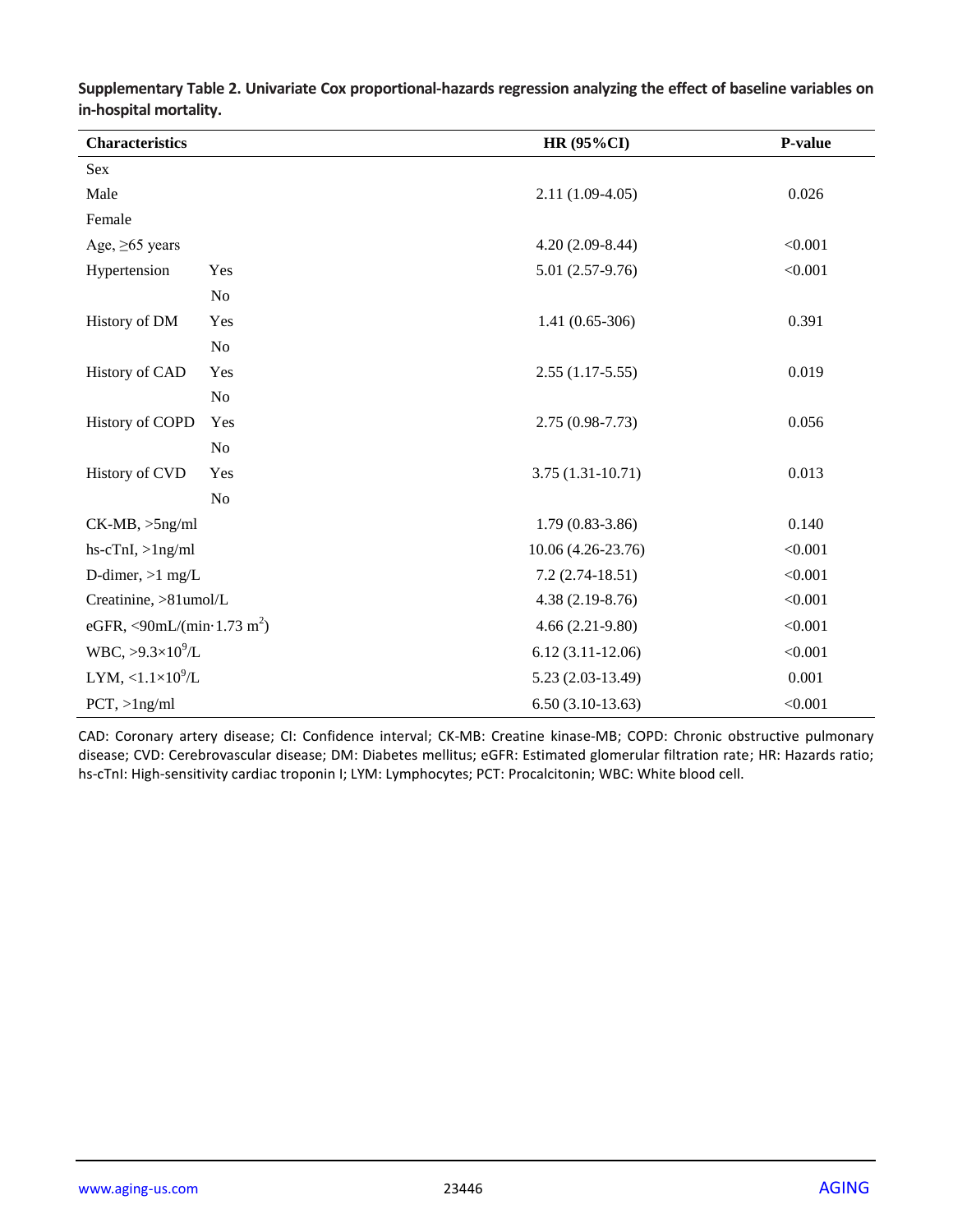| Mode                                           | <b>HR (95%CI)</b>   | P-value |
|------------------------------------------------|---------------------|---------|
| Not Adjusted                                   | $5.01(2.57-9.76)$   | < 0.001 |
| Mode 1                                         |                     |         |
| Hypertension                                   | $3.38(1.65-6.92)$   | 0.001   |
| Age $\geq 65$ years                            | $2.65(1.25-5.60)$   | 0.011   |
| Male vs female                                 | $2.00(1.04-3.86)$   | 0.038   |
| Mode 2                                         |                     |         |
| Hypertension                                   | $4.77(2.18-10.43)$  | < 0.001 |
| History of CVD                                 | $2.30(0.75 - 7.03)$ | 0.144   |
| History of CAD                                 | $0.97(0.35-2.68)$   | 0.958   |
| History of DM                                  | $1.25(0.51-3.06)$   | 0.634   |
| <b>History of COPD</b>                         | 3.98 (0.97-16.32)   | 0.055   |
| Mode 3                                         |                     |         |
| Hypertension                                   | $3.79(1.76-8.16)$   | 0.001   |
| $CK-MB, >5ng/ml$                               | $1.64(0.75-3.58)$   | 0.235   |
| $hs-cTnI, >1ng/ml$                             | 5.69 (2.33-13.91)   | < 0.001 |
| Mode 4                                         |                     |         |
| Hypertension                                   | $2.55(1.01-6.45)$   | 0.048   |
| D-dimer, $>1$ mg/L                             | $3.81(1.43-10.18)$  | 0.008   |
| Creatinine, >100 umol/L                        | $6.21(1.59-24.18)$  | 0.009   |
| eGFR, <60mL/(min $\cdot$ 1.73 m <sup>2</sup> ) | $0.69(0.17-2.82)$   | 0.602   |
| Mode 5                                         |                     |         |
| Hypertension                                   | $3.02(1.41-6.47)$   | 0.005   |
| $WBC, >9.3\times10^{9}/L$                      | $3.03(1.40-6.58)$   | 0.005   |
| LYM, $<1.1\times10^9/L$                        | $3.24(1.20-8.77)$   | 0.020   |
| $PCT$ , > $1$ ng/ml                            | $2.63(1.17-5.91)$   | 0.019   |

**Supplementary Table 3. Multivariate Cox proportional-hazards regression analyzing the effect of baseline variables on in-hospital mortality.**

CAD: Coronary artery disease; CI: Confidence interval; CK-MB: Creatine kinase-MB; COPD: Chronic obstructive pulmonary disease; CVD: Cerebrovascular disease; DM: Diabetes mellitus; eGFR: Estimated glomerular filtration rate; HR: Hazards ratio; hs-cTnI: High-sensitivity cardiac troponin I; LYM: Lymphocytes; PCT: Procalcitonin; WBC: White blood cell.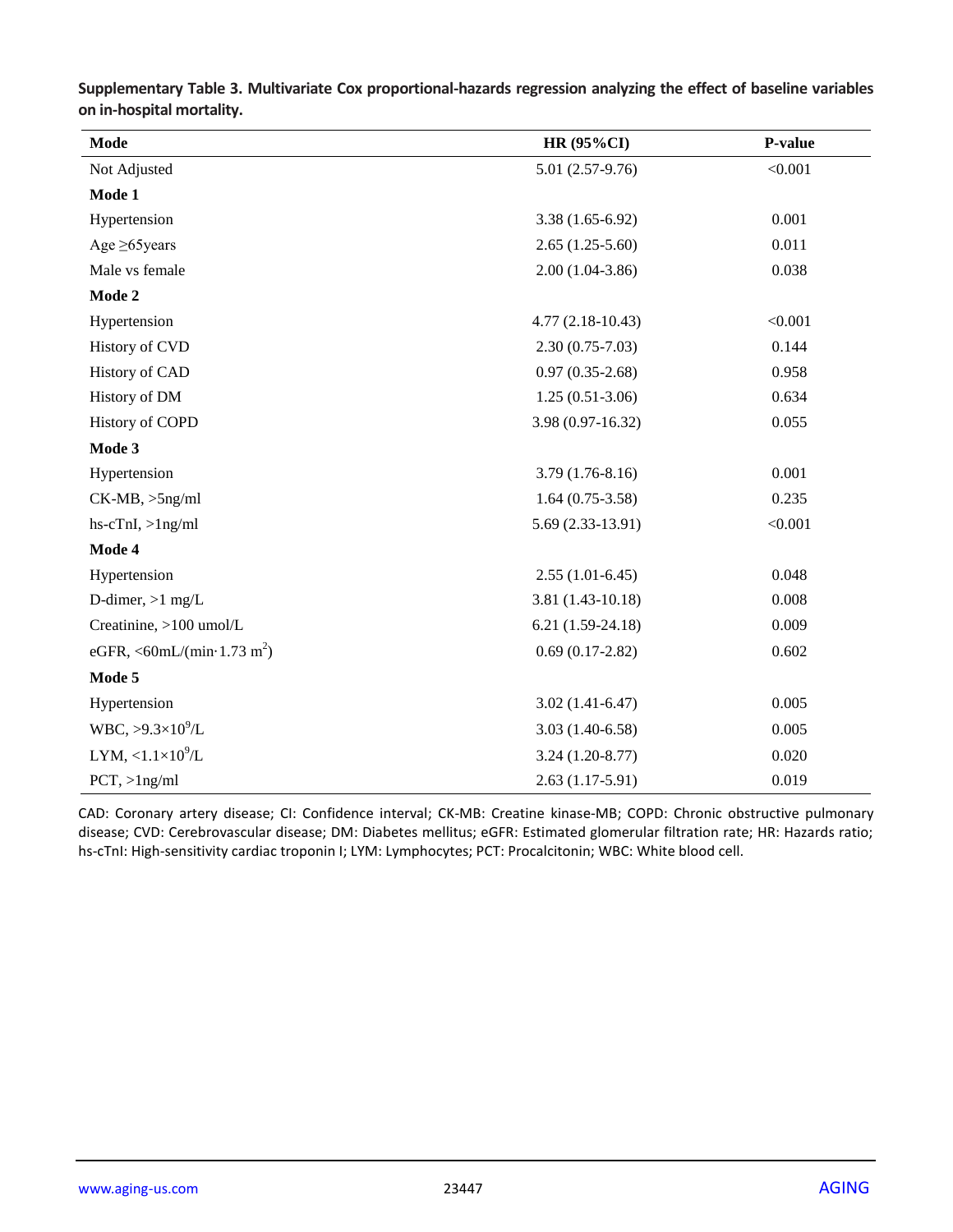| <b>Variable</b>           | <b>ACEI/ARB</b><br>$(n = 23)$ | <b>No ACEI/ARB</b><br>$(n = 47)$ | P trend |
|---------------------------|-------------------------------|----------------------------------|---------|
| Age, y IQR                | 69 (59-75)                    | 68 (62-78)                       | 0.417   |
| <60                       | 6(26.1)                       | 10(21.3)                         |         |
| $\geq 60, \leq 75$        | 10(43.5)                      | 21 (44.7)                        |         |
| $\geq$ 75                 | 7(30.4)                       | 16(34.0)                         |         |
| Sex                       |                               |                                  |         |
| Male                      | 10(43.5)                      | 28(59.6)                         | 0.204   |
| Female                    | 13(56.5)                      | 19(40.4)                         |         |
| CAD                       | 5(21.7)                       | 11(23.4)                         | 0.876   |
| Diabetes mellitus         | 4(17.4)                       | 12(25.5)                         | 0.446   |
| <b>CVD</b>                | 0(0)                          | 4(8.5)                           | 0.150   |
| <b>COPD</b>               | 1(4.3)                        | 2(4.3)                           | 0.986   |
| Malignancy                | 0(0)                          | 2(4.3)                           | 0.316   |
| Chronic liver disease     | 0(0)                          | 0(0)                             | >0.99   |
| <b>Signs and symptoms</b> |                               |                                  |         |
| Fever                     | 18 (90.0)                     | 33 (78.6)                        | 0.715   |
| Temperature, IQR          | 36.7 (36.4-37.5)              | 36.8 (36.5-37.6)                 | 0.671   |
| Fatigue                   | 9(45.0)                       | 15(38.1)                         | 0.483   |
| Cough                     | 13(65.0)                      | 26(61.9)                         | 0.814   |
| Myalgia                   | 1(5.0)                        | 2(4.8)                           | 0.967   |
| Dyspnea                   | 9(45.0)                       | 22(52.4)                         | 0.587   |
| Pharyngalgia              | 1(5.0)                        | 1(2.4)                           | 0.585   |
| Diarrhea                  | 3(15.0)                       | 4(9.5)                           | 0.524   |
| Nausea or vomiting        | 2(10.0)                       | 2(4.8)                           | 0.433   |
| Headache                  | 1(5.0)                        | 2(4.8)                           | 0.967   |
| HR, bpm, IQR              | 84 (76-92)                    | 85 (78-95)                       | 0.508   |
| Respiratory rate, IQR     | $20(19-21)$                   | 20 (19-28)                       | 0.116   |
| SBP (mmHg), IQR           | 132 (127-140)                 | 129 (116-150)                    | 0.291   |
| DBP (mmHg)                | 78 (70-85)                    | 80 (69-90)                       | 0.501   |

**Supplementary Table 4. Baseline characteristics of hypertension infected with severe COVID-19.**

ACEI/ARB: Angiotensin-converting enzyme inhibitors/angiotensin receptor blockers, CAD: Coronary artery disease, CDOP: Chronic obstructive pulmonary disease, CVD: Cerebrovascular disease, DBP: Diastolic blood pressure, SBP: Systolic blood pressure, IQR: interquartile range, HR: Heart rate.